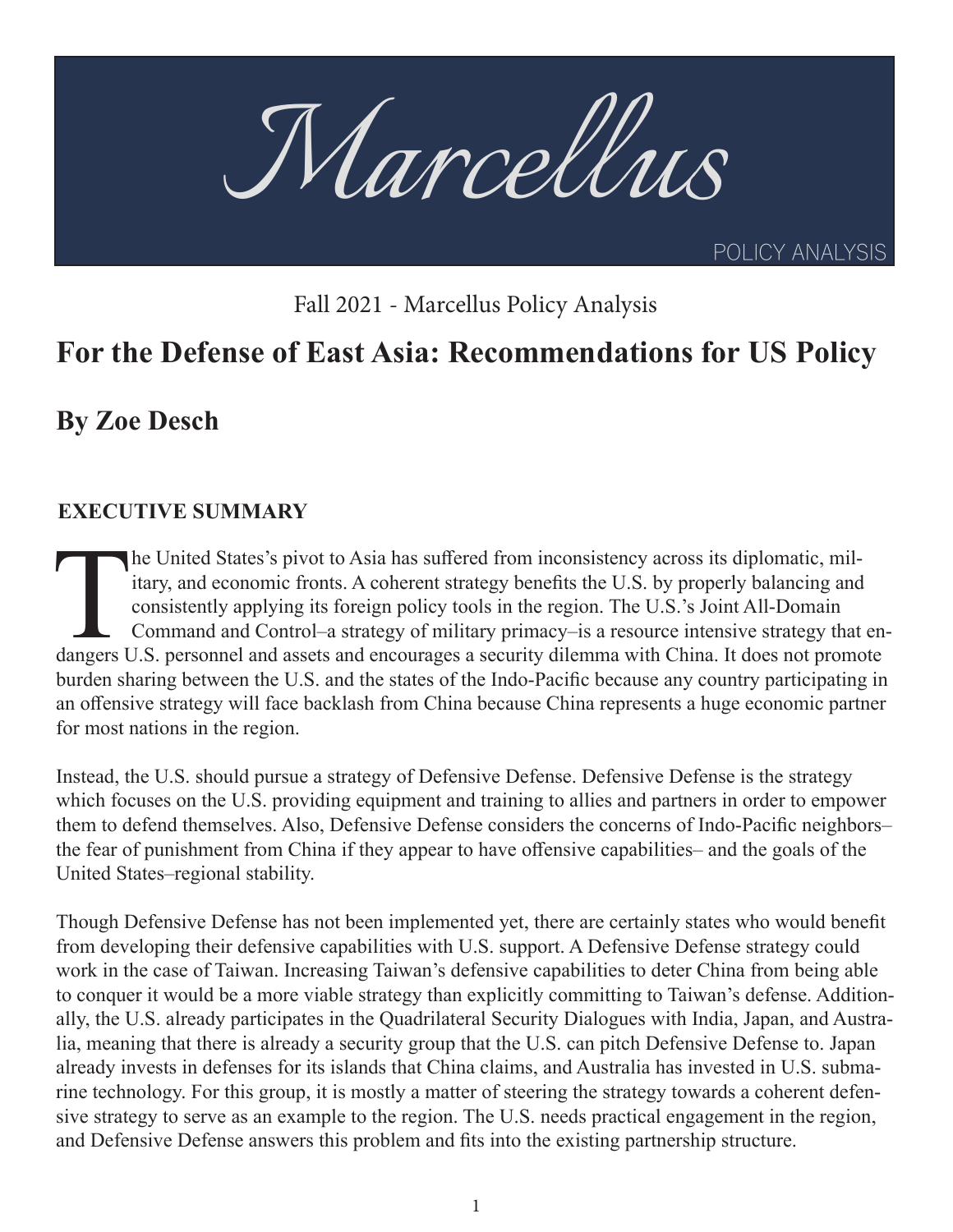### **US Strategy in Asia Has Been a Massive Failure**

Since the 'pivot' towards Asia in 2011 during the Obama administration the United States has grappled with how to best address a region with growing economic importance and the rising power of China.<sup>1</sup> Increased American presence in the region is a given, but the correct balance between economic, diplomatic, and military action has yet to be achieved. The status quo of American foreign policy in Eastern Asia sees Freedom of Navigation Operations run through the South China Sea, bases in Japan, South Korea, and throughout countries surrounding the South China Sea, and engaging in diplomacy for economic deals.2 The economic deals have been met with limited success due to domestic opposition in the United States, so it is difficult to demonstrate the fruits of its diplomatic efforts.

In fact, the most coherent policies from the U.S. government have been military, from the evolving strategy Joint All-Domain Command and Control (JADC2) to the many military bases scattered throughout Asia. The successive military plans sought to integrate military sensors not only to enable faster decision making but to combat Chinese Anti-Access/Area Denial (A2/ AD) capabilities.<sup>3</sup> But our efforts to thwart adversaries' A2/AD capabilities is particularly dangerous because it creates a security dilemma for both the U.S. and China.

The United States needs a strategy that avoids the shortfalls of the current approach while continuing to promote regional stability. A strategy of Defensive Defense dampens the security dilemma that the current U.S. strategy generates while still promoting the U.S.'s aims of deterring aggression.<sup>4</sup> The strategy creates a more stable security environment in the region by promoting the security of partner countries through their own security efforts by building A2/AD in response, lends credibility to the defensive capabilities of the Asian states surrounding China, and is a more efficient use of U.S. tools in the region.<sup>5</sup>

In order to effectively balance China in the region the U.S. should focus on diplomatic efforts to convince its allies that an investment in a defensive, denial-oriented approach would be a better counter to China.

This new approach will better ensure the security of the U.S. and its allies without exacerbating the security dilemma with China.

# **US Priorities in Asia: Why Primacy Is a Failed Approach**

### **JADC2 Drives the Security Dilemma Between the US and China**

The Pentagon's Joint All-Domain Command and Control (JADC2) is the current strategic posture of the United States Armed Forces in the Indo-Pacific. On its face it is a modernization program built around connecting the sensors from each of the military services in order to "share intelligence, surveillance, and reconnaissance data […] to enable faster decisionmaking."<sup>6</sup> Integrating intelligence gathering tools and giving each of the branches the same information in an efficient manner is not a bad thing, however the real motive for this modernization is that the United States perceives that its adversaries have modern A2/AD capabilities that would threaten the United States's ability to project its power across the globe.<sup>7</sup> In a potential conflict with China, JADC2 aims to not only stop an offensive Chinese push outwards but also to attack China's A2/AD capabilities to allow for total U.S. dominance of the battlespace.<sup>8</sup>

The United States's military aims in Asia are "to preserve allies' territorial integrity by maintaining a stable balance of power among regional states."<sup>9</sup> Not only does the U.S. have limited military aims that do not require the JADC2 strategy, but it is also not a useful strategy for the nations neighboring China. The offensive style of operations that the U.S. employs creates a number of issues for its armed forces. The U.S. has to develop even more expensive systems and capabilities to successfully overcome relatively cheap Chinese A2/AD defensive capabilities.10 Additionally, China has "[familiarity] with local geography and conditions–and with what is normal background clutter–[that] helps sensors and their operators pick out attacking forces in nearby skies and seas."11 Chinese forces would reap the benefits of concealment on the coastline, while U.S. assets at sea would be exposed to China's A2/AD capabilities.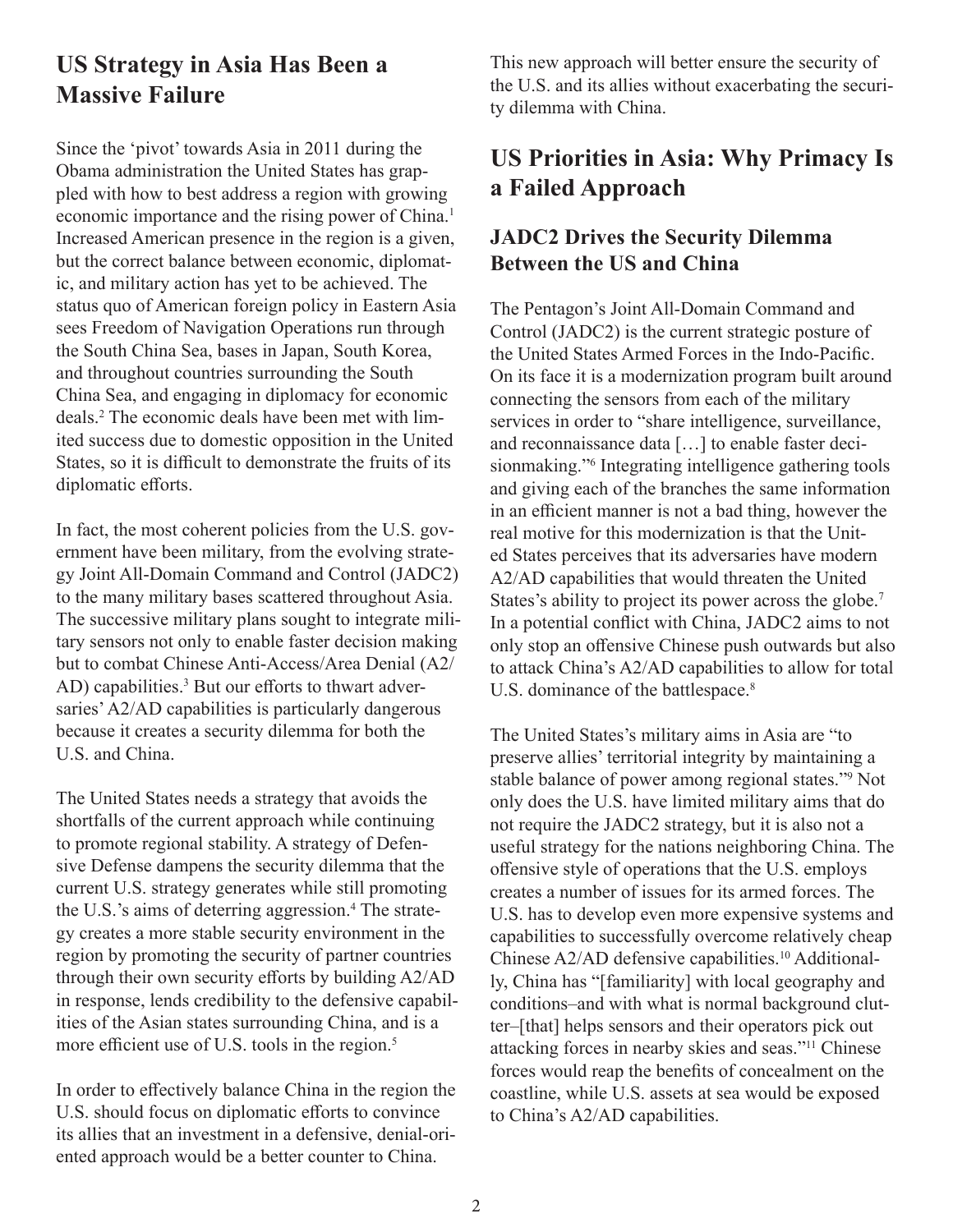In the event that the JADC2 strategy must be executed in response to Chinese aggression, the United States would need around three attackers for every defender in order to win a quick and decisive victory, based on the conventional wisdom on force ratios.<sup>12</sup> Not only does the U.S. require more troops to fight on these terms, it needs to spend more money to match its capabilities to the relatively cheap Chinese defenses.13 JADC2 is a direct challenge to China's A2/AD capabilities, even if the strategy is meant to protect U.S. platforms from the dangers presented to them from the Chinese defenses.<sup>14</sup>

According to Brigadier General John Rafferty, director of the Long-Range Precision Fires Cross-Function Team "penetrating and disintegrating A2/AD is the fundamental problem of all-domain operations."15 This strategy–with its admitted aim of targeting Chinese defensive capabilities–creates a security dilemma, or the state in which two competing nations perceive the other's defenses as an offensive weapon which it could use to attack, causing the two to fall into "the spiral of suspicion and investment in arms."16 Additionally, an arms race like this could result in miscalculation, where one state, fearing for its security believes it can strike first at the other in order to protect itself and end the competition.17 Ironically, this strategy may threaten stability in the region more than it promotes it.

A strategy of primacy forces the U.S. military to risk a disproportionately high number of troops' lives, spend more money, and develop ever increasingly sophisticated technology in order to compete with Chinese defense systems. The defense systems coupled with China's huge population, strong industrial base, and mandatory military service make this particular fight a massive resource investment that can be avoided with deterrence and power-balancing in the region.

### **Core US Interests Are Hindered By a Military-First Approach**

"We are committed to upholding a free and open Indo-Pacific in which all nations, large and small are secure in their sovereignty and able to pursue economic growth consistent with international law and principles of fair competition."18 This is a statement made by the U.S. Department of State in 2019, framing the

Trump administration's objectives for the East Asia. The Biden administration's stance–though it has not released either its official statement on the East Asia nor its National Defense Strategy (NDS) yet–seems to align closely to these aims. It has been diplomatically engaging with Asian countries, expressing its desires for cooperation based on shared interests and pragmatism in dealing with geopolitical issues and democratic values.19

The United States has a vested interest in maintaining stability in East Asia, and the United States and China will continue to compete for influence in the region due to the latter's growing importance in global trade. Thus, the U.S. has committed itself to the defense of global commons, which has led it to dedicate resources to preserving international law and performing freedom of navigation operations.20 However, the United States has trouble crafting a cohesive strategy leading to inconsistent diplomatic and economic relationships with East Asian states and an over-emphasis on military engagement.

The status quo of U.S. policy stems from disorganization and inconsistent application of policy measures that would assure the region of the stability of the American presence there. The Obama administration's 'pivot' towards Asia was stalled by the Russian annexation of Crimea and new Middle Eastern terror groups which pulled the administration away from its promised policy agenda.21 Later, the Trump Administration pulled out of the Trans-Pacific Partnership which led to concerns from the Association of Southeast Asian Nations (ASEAN) over whether the U.S. is a reliable trading partner.<sup>22</sup>

#### **China's Limited Aims Should Inform Best Practice**

China's goals can be harder to discern due to both the language barrier and the opaque nature of the CCP, however, there are certain aims they have been made obvious and others that can be surmised from the strategic logic that would under-gird the more transparent objectives. Namely, China desires to control territory it can claim on an historical basis like the South China Sea and Taiwan, as well as other border disputes in both sea and land.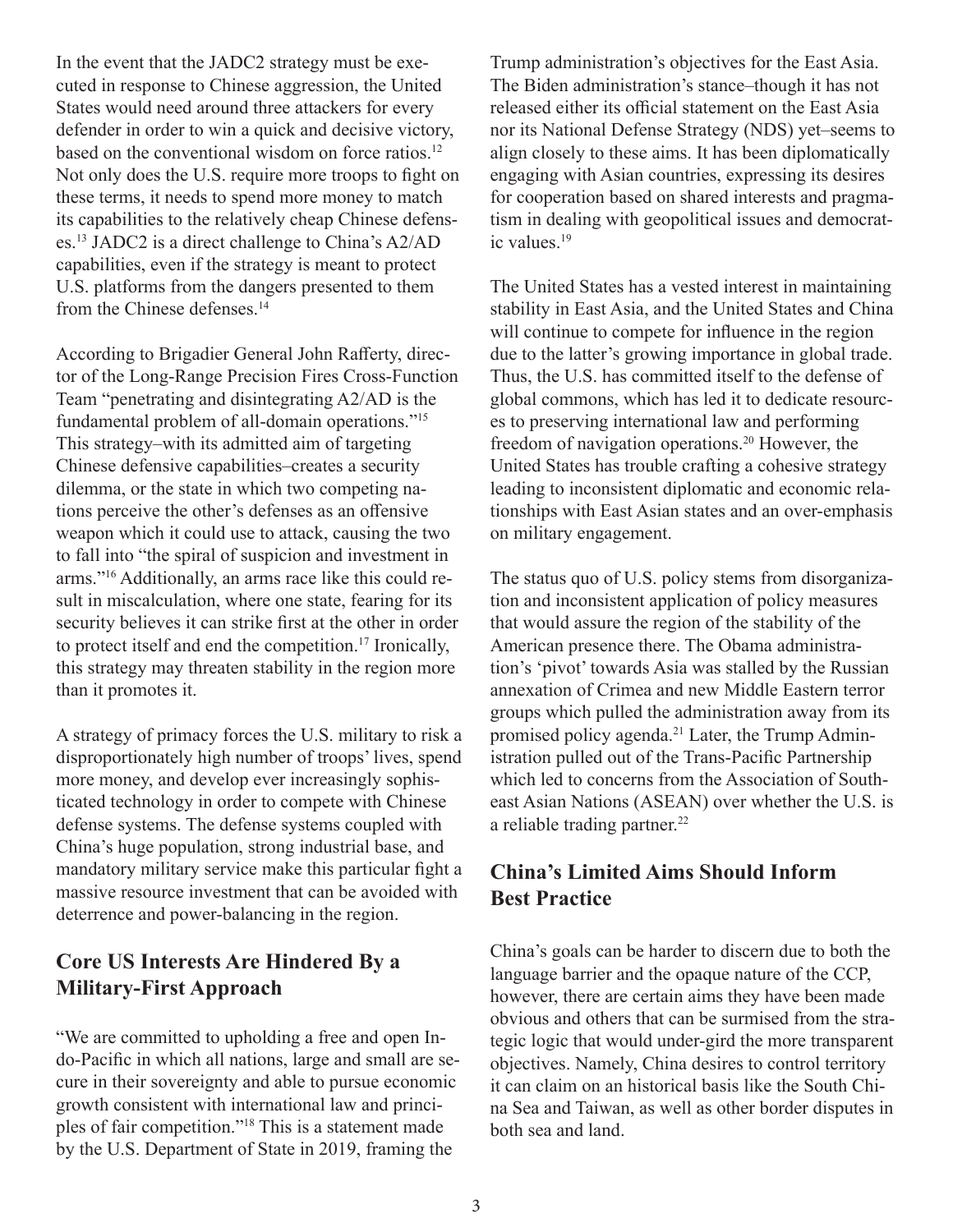For China, bringing Taiwan under the control of the Chinese Communist Party (CCP) and ending the 'One China, Two Systems' paradigm in favor of one system of China controlled completely by the CCP. Xi Jinping, the president of the People's Republic of China (PRC), has made statements about reunification as a step to rejuvenate the country from its 'weakness and chaos,' referring to when Chiang Kai-Shek and the nationalists fled to Taiwan after being defeated by the communists in 1949.23

For the South China Sea potential oil reserves have largely caused the dispute over the reefs and pseudo-islands.24 China, like most states, would like to enjoy some level of energy independence so controlling the floor of the sea could potentially be very profitable for China. China has also driven fishing vessels from other nations bordering the South China Sea out of disputed waters in a bid to control the fisheries.<sup>25</sup>

The main focus of Chinese territorial acquisition is near its own borders, which means that U.S.'s best strategy involves balancing in the region by focusing on preventing China from bullying its neighbors. U.S. primacy does not directly empower China's neighbors, and U.S. diplomatic and economic involvement in the region has failed to relieve China's coercive pressure from its neighbors. Consistent economic and diplomatic engagement in the region benefits both the U.S. and its partners with the regional power balance.

### **Defensive Defense Will Make Allies Stronger**

U.S. allies and partners in the Indo-Pacific all have a vested interest in security challenges presented by China. China's A2/AD systems encompass their coasts along the first island chain, many seafaring neighbors of China have disputes with it over various islands and reefs, and China has also asserted its values across borders, wanting to control the narrative about China in other countries. It has been extending its influence in the region through the Belt Road Initiative (BRI) and the Asian Infrastructure Investment Bank (AIIB).<sup>26</sup>

China is undoubtably a serious power in the region with military, diplomatic, and economic ties with all of the nations in East Asia. But it has also engaged in territorial disputes that have security implications for the states surrounding it, so while many states are not prioritizing balancing against a rising China the U.S. should work to engage with countries that do have such concerns to create a route for other countries which decide that China may also become a challenge to them. The U.S. should promote Defensive Defense as a means of deterrence for nations threatened by China. Some states have already begun the process of bolstering their defensive capabilities, while others continue to hedge, the U.S. should continue to provide hedging states the option to invest in defensive capabilities while supporting those already building out their defensive capabilities.

#### **The Quad is Well-Placed to Implement Defensive Capabilities**

The U.S. has already found states who have already begun to invest in defense technologies in the short term; states who have strong diplomatic and economic ties with the United States, concerns over Chinese aggression, and the economic wherewithal to invest in defense in earnest. Of the states surrounding China, many already have issues with an increasingly assertive China. Quad members Japan, Australia, and India are all Asian or Oceanic neighbors which are wealthy and wary of China. Japan and India both have land disputes with China and Australia has acted as a vanguard for states in the region to stand up to China.<sup>27</sup> Australia has taken umbrage with Chinese coercion against it for demanding an investigation into whether the Wuhan lab was somehow connected to the corona virus pandemic.28 The U.S. can capitalize on the momentum of these more powerful states to propel its defensive defense strategy in the region.

Japan has disputes with China over the Senkaku Islands, both lay claims to the islands and value the "potential oil and natural gas reserves, [its nearness to] prominent shipping routes, and [surrounding] rich fishing areas."29 Despite concerns about Chinese incursions on the islands Japan has maintained strong trade relations with China, which is wise because it avoids China's punitive economic measures, and still allows the Japanese economy to thrive. Finally, because China has flown war planes and sailed ships to violate the Senkaku's space and Japan responded by building military infrastructure there is some momen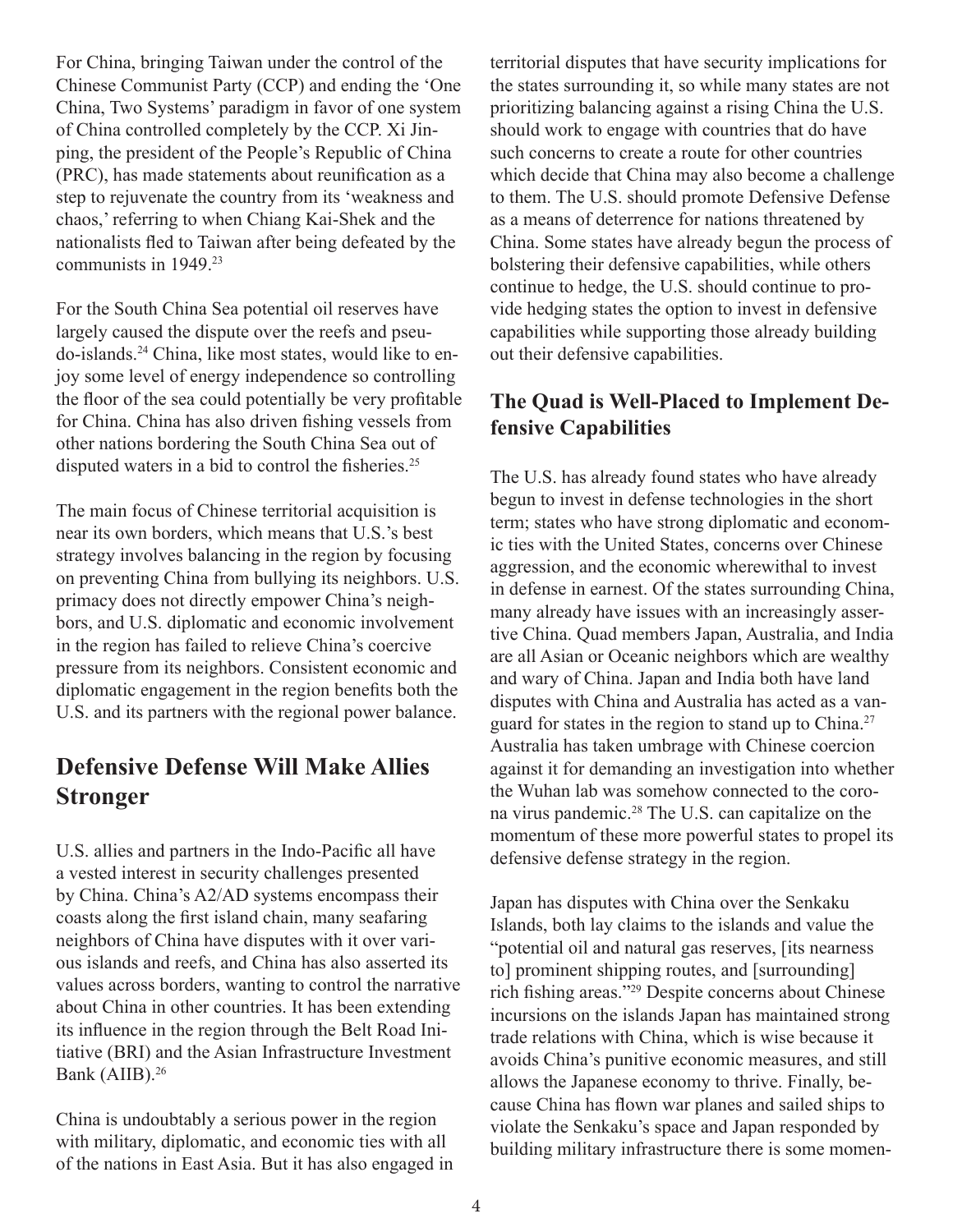tum in Japanese strategic thinking that coincides with Defensive Defense capacity building.<sup>30</sup>

Australia has come out as a defiant force against Beijing because of what it views as undue Chinese interference in domestic Australian politics and has bought U.S. nuclear submarines in order to arm itself.<sup>31</sup> The recent purchase of the nuclear submarines in particular do not imply a strategically defensive position however, due to the fact that they may be perceived as an offensive technology. It aligns openly with U.S. primacy in the region and therefor promotes the security dilemma.<sup>32</sup>

Finally, India has had a long-standing border dispute with China which has cooled partially because both sides banned firearms and now border forces fight each other with spears and stones. However, this is likely to be temporary as both sides are building up their armed forces in the disputed areas and negotiations to defuse tensions have failed so far.<sup>33</sup> Of the three countries, India's situation seems the most fragile and close to war so even a defensive military buildup could be misconstrued.

The Quadrilateral Security Dialogue (the Quad) already connects these three states and the United States. Using this existing relationship to implement defensive technologies, tactics, and strategies. However, this group of primary movers of Defensive Defense are very useful to as proof of concept for other nations in the region who would be willing to invest in defensive capabilities in order to balance China. If there is a large enough group, then this behavior is harder for China to punish. In fact, the Quad leaders have been outspoken about using the relationship to cover areas of shared interest in order to counter China's assertiveness in the region.<sup>34</sup> Though just three states seems like a small basis for a group with these aims, India, Australia, and Japan are all large trading partners with China and wield a lot of power in the region. Japan ranks number three and India ranks ninth as some of the largest trading partners of China.<sup>35</sup> China also cannot stop trading for Australian iron ore as it is a necessity for the Chinese economy.<sup>36</sup> Japan seems to follow a Defensive Defense approach most closely while the other two have more offensive approaches, however U.S. officials can continue talks to urge the other two to invest in defensive capabilities and systems.

#### **A Strategy to Deter China from Invading Taiwan**

Though the U.S. formally acknowledges the 'One-China' principle it has maintained close unofficial ties with Taiwan for decades. The United States has maintained that China must have peaceful relations with Taiwan and sells "defense articles and defense services" to Taiwan in order to protect the island from Beijing.<sup>37</sup> The U.S. has maintained its policy of strategic ambiguity because of the flexibility it lends to future U.S. planning concerning the island.

Taiwan's importance to the two nations makes it a unique lynchpin in this region. If China wishes to take Taiwan via military force it has to gamble that it will win in a way that warrants national pride–a quick and decisive victory–and that by doing this it won't exacerbate the security dilemma in the region. China may bring about its own balancing if it proves to its neighbors that it is capable of launching an invasion against a fortified island.

These two factors create a push and pull for China, as China wants to move quickly to avoid more Taiwanese military build-up and to remain ahead of other nations in the region militarily. However, China may not be certain it could conquer Taiwan in a way that would benefit it right now. Implementing Defensive Defense in Taiwan deters China from invading the nation and delivers another proof-of-concept for Defensive Defense. The U.S. already sells arms to Taiwan, implementing defensive defense is only a matter of structuring the sales around defensive items.<sup>38</sup>

### **The U.S. Can Offer an Economic Alternative to China**

For the developing nations surrounding China who have yet to begin serious defense investing, there are a number of issues they must confront. These developing nations' economic ties to China mean that they are more vulnerable to Chinese coercion if the CCP judges that a certain nation is taking actions against China. Much of their trade outside of intra-ASE-AN trade is with China both in terms of exports and imports, though the U.S. ranks closely behind China followed by other US allies.39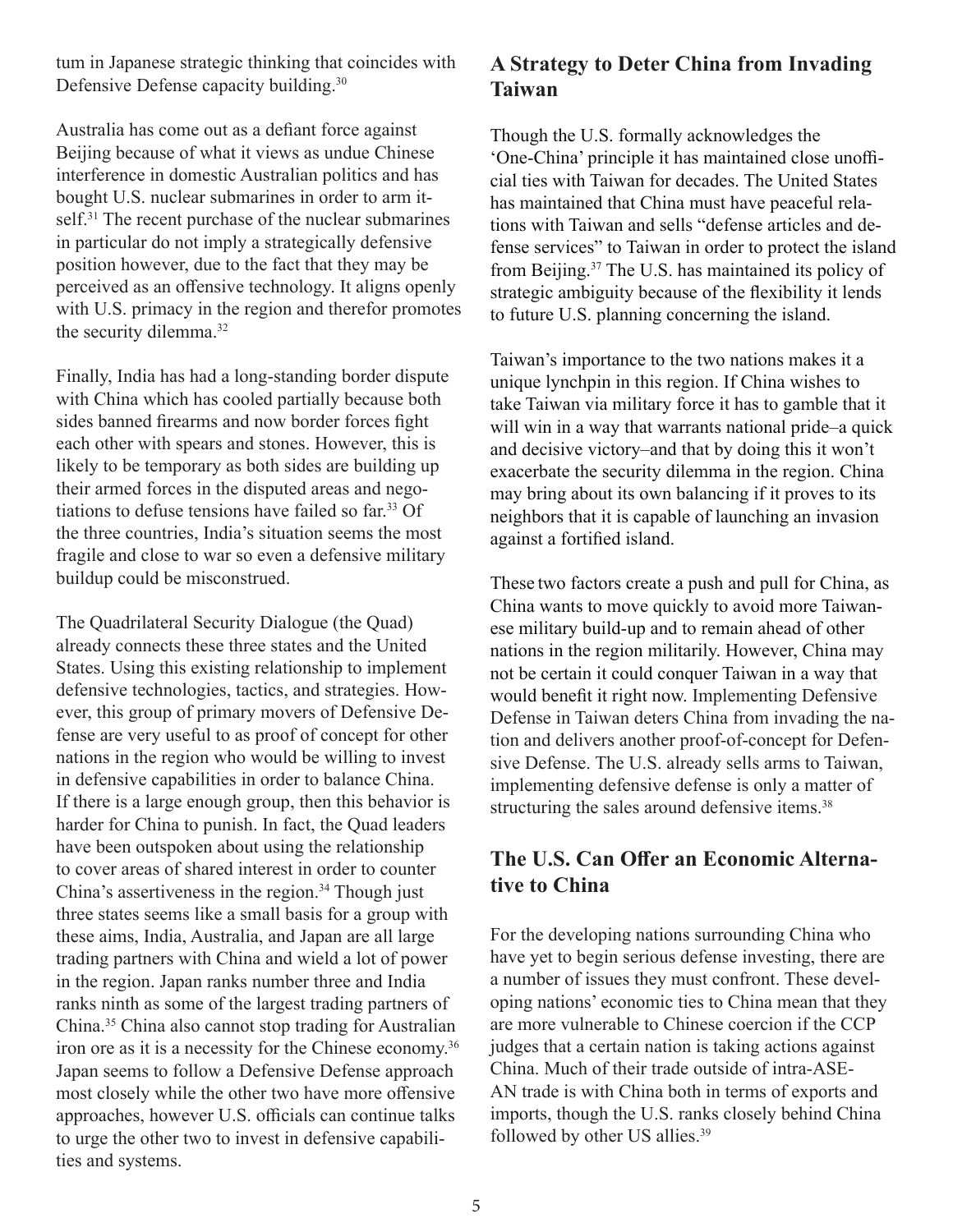By virtue of simple geography, it makes strategic and economic sense for ASEAN states to continue to engage with China, however, this doesn't necessarily work against U.S. aims. Though these states may seem ambivalent towards China and its current assertive nature, U.S. strategy should account for the fact that these nations are vulnerable and benefit from a neutral or positive stance towards China. What these nations need is economic autonomy and a greater drive towards home-grown security programs which the U.S. can help them achieve this through consistent political and economic diplomacy, proving to these countries that the U.S. is a reliable presence in the region, not just a military interloper.

If the U.S.'s aim is balance of power in the region then these states engaging successfully in trade is a good thing as it will allow them the capacity build military force when they need to. Additionally, giving ASEAN states greater access to foreign markets like the U.S.'s and other U.S. allies' would give these states a choice to balance against China should the need arise.

Besides economic leverage, China has developed a much more assertive approach to the region, particularly in the South China Sea, where China has antagonized the other states surrounding the sea due to Chinese claims of sovereignty over it, preventing other nations from leveraging their energy resources under the sea-floor.<sup>40</sup> China has also aggressively pursued fishing vessels of smaller nations that they perceive as intruding on their territory.41 This aggression puts pressure on its neighbors, impacting these nations' security and domestic politics, as they see that their maritime Exclusive Economic Zone (EEZ) is being disregarded and domestic groups take exception to governmental inaction against China.42

While China asserts itself in the region, regional experts doubt that nations in East Asia regard China as a threat, saying that these nations "know how to get along with China and know how to push back against China."<sup>43</sup> These experts doubt that China's actions will create an arms race in the region.<sup>44</sup> However, that doesn't mean that these nations aren't open to increasing their defensive military capabilities.

Malaysia has embarked on a process of military modernization in order to better protect its territorial claim to its own coastal waters. It has invested in boats,

aircraft, and defensive capabilities.<sup>45</sup> Vietnam and the Philippines have also pursued a similar path in order to be able to better defend themselves and pursue a strategy of "minimalist competition" to deter China but remain under the threat threshold for the powerful nation.46 The U.S. should aid this pivot towards deterrence because it avoids the issues JADC2 presents.

In one notable event between the U.S., the Philippines, and China a volcano erupted in the Philippines. Mount Pinatubo erupted and compromised the U.S. Clark Airforce Base and the Subic Bay Naval Station which in turn lead to the departure of U.S. forces as the Philippine's government decided against renewing the bases. China, which was by then taking over various reefs and shoals saw an opportunity and took over Mischief Reef as there were no forces there to stop it.<sup>47</sup>

Though the moral of this story might seem to call for a greater U.S. presence in the region, it should instead be interpreted as a need for domestic defensive forces to protect smaller nations' claims. Public opinion and unfortunate circumstances could lead to a third-party protector being an inconsistent force in the region, if the Philippines had the ability to protect itself and its claims it wouldn't have become a problem. This example should be applied to the rest of Asia in case the U.S. cannot be there to balance against China. U.S. diplomatic efforts should focus on showing that the U.S. is invested in the region, but it is in Asian countries' interests to invest in their own defense as well.

#### **Demonstrate Commitment Via Diplomatic and Economic Engagement**

On the diplomatic plane, a primacy approach cannot do much to encourage countries in the region to agree to burden share. It is expensive to try to overcome A2/ AD capabilities using offensive operations because many nations in the region cannot maintain the necessary level of military spending. American diplomacy cannot ask China's neighbors to join into a strategy of primacy because China uses its coercive power to prevent nations from acting in ways it doesn't like. U.S. policy turning towards Defensive Defense means that nations in the region have the ability to burden share with the U.S., deterring China's aggression without earning its ire.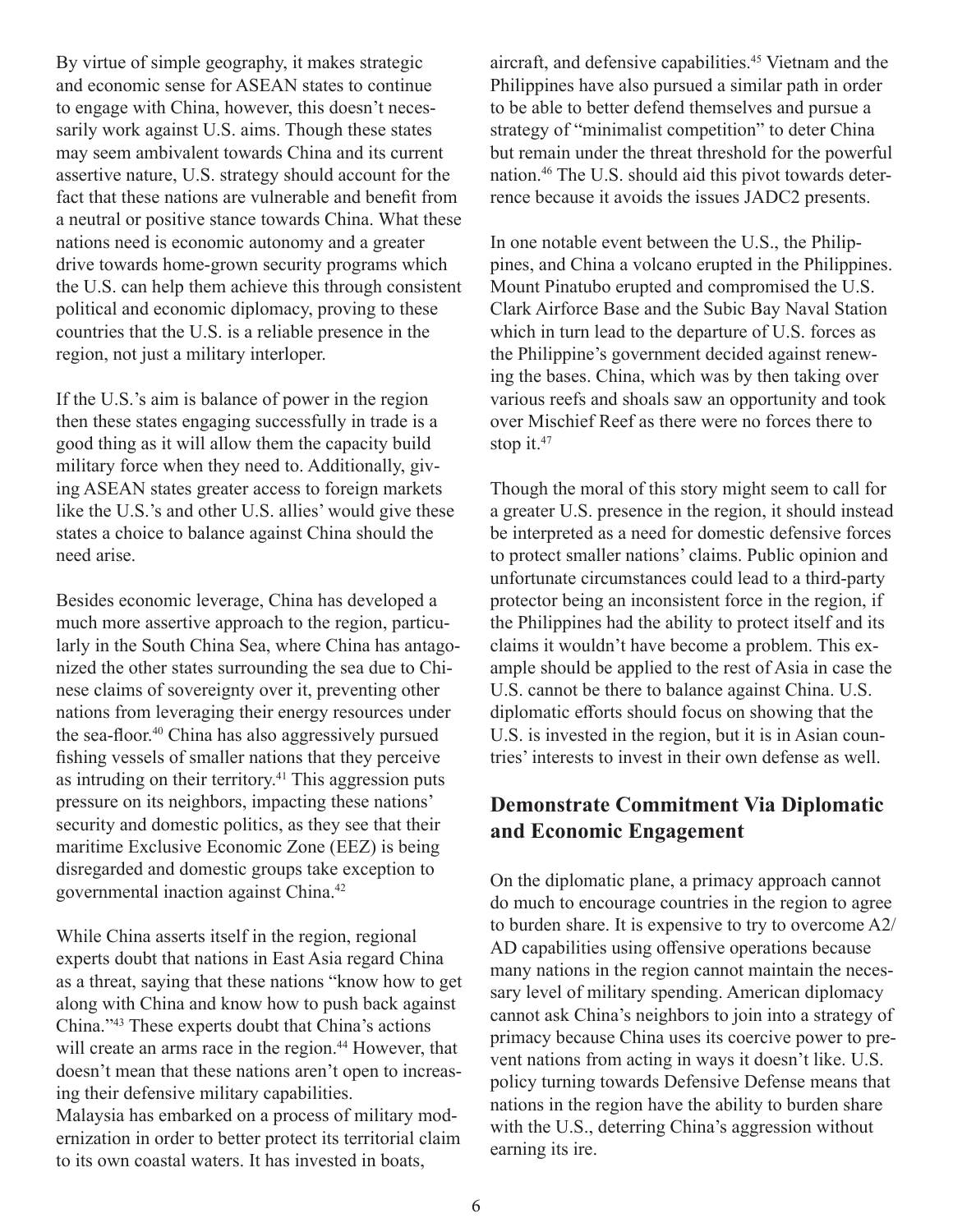Additionally, because China is the largest trade partner for most of the countries in the region it can exert economic pressure on countries that it perceives as working against it. In fact, on other matters China has shown that it will use coercive economic pressure to punish and change behavior it does not like. Countries have been targeted by China for hosting human rights activists who disagree with the Chinese Communist Party (CCP)–like the Dalai Lama and Liu Xiaobao–, disputed territorial claims on islands and maritime features, even in retaliation against South Korea for accepting terminal high-altitude area defense  $(THAAD).<sup>48</sup>$ 

In order to assure nations that the U.S. is in the region permanently the United States needs to complete its trade deals in Asia. Historically, U.S. trade deals in Asia have run into political trouble in the United States. During the Obama administration's pivot to Asia the Trans-Pacific Partnership was created to fulfill economic and geopolitical aims for the U.S.<sup>49</sup> The Trump administration left the TPP and did not join any successive regional deals like the Comprehensive and Progressive Agreement for Trans-Pacific Partnership (CPTPP)–the revised version of the TPP after the U.S. left. The Biden administration has also made no moves to rejoin the CPTPP and has said that it doesn't plan on a traditional trade deal with the region.<sup>50</sup> Furthermore, China joined another trade agreement called the Regional Comprehensive Economic Partnership (RCEP), which includes many of the same Asian nations in the CPTPP, and China is even seeking to join the CPTPP.51

China occupies a large role in the region as an importer and exporter to Japan, South Korea, Australia, and countries in ASEAN.<sup>52</sup> This gives China the leverage to punish smaller states with deep trade ties to China and a higher degree of dependence on the Chinese economy.<sup>53</sup> The U.S. needs to give nations in the region the ability to become economically less dependent on China. Had the U.S. remained in TTP or renegotiated a new trade deal, it would have presented the ASEAN participants with greater economic access to the entirety of North America, some South American countries, Japan, Australia, and New Zealand.<sup>54</sup> A deal adjacent to the TPP or an American bid to join the CPTPP could reintroduce the United States to the region as an economic alternative to China. Given that the U.S. damaged its influence in the region

through its abrupt exit from the TPP and failure to negotiate another deal throughout the Trump administration, it may be more difficult to procure a deal, but the U.S. is a huge market and still an attractive option for countries seeking economic development.

### **Conclusion**

The United States's pivot towards Asia has been incomplete and lacks coherent policy direction. U.S. policy makers agree that the region is important but cannot seem to agree on how best to address the issues concerning the U.S.–Freedom of Navigation, free trade, and regional stability. The JADC2's current application in the Indo-Pacific does not embody the sort of long-term thinking that will promote regional stability, in fact in the long term it promotes regional instability through the security dilemma it creates.

Instead, the United States should employ its substantial D.I.M.E. power and supplement Defensive Defense with political and economic diplomacy to build a balancing defensive strategy in the region that helps China's neighbors help themselves without further exacerbating the security dilemma with the rising dragon. Many of the nations surrounding China are pragmatic in their dealings with China and their own security. As the U.S. continues to be an inconsistent partner in matters of security and economics so that Indo-Pacific countries will continue to hedge towards China due to its economic prevalence in the region.

The Quad represents a foothold in the region in security matters, that stands as proof of concept for Defensive Defense if the U.S. can apply the strategy consistently. Taiwan also serves the same purpose, if the U.S. structures its weapons sales to Taiwan around the ideas of Defensive Defense. The U.S. has plenty of places to start implementing this strategy, and investments in it now will serve to stabilize the region in the long term by preventing a Chinese hegemony.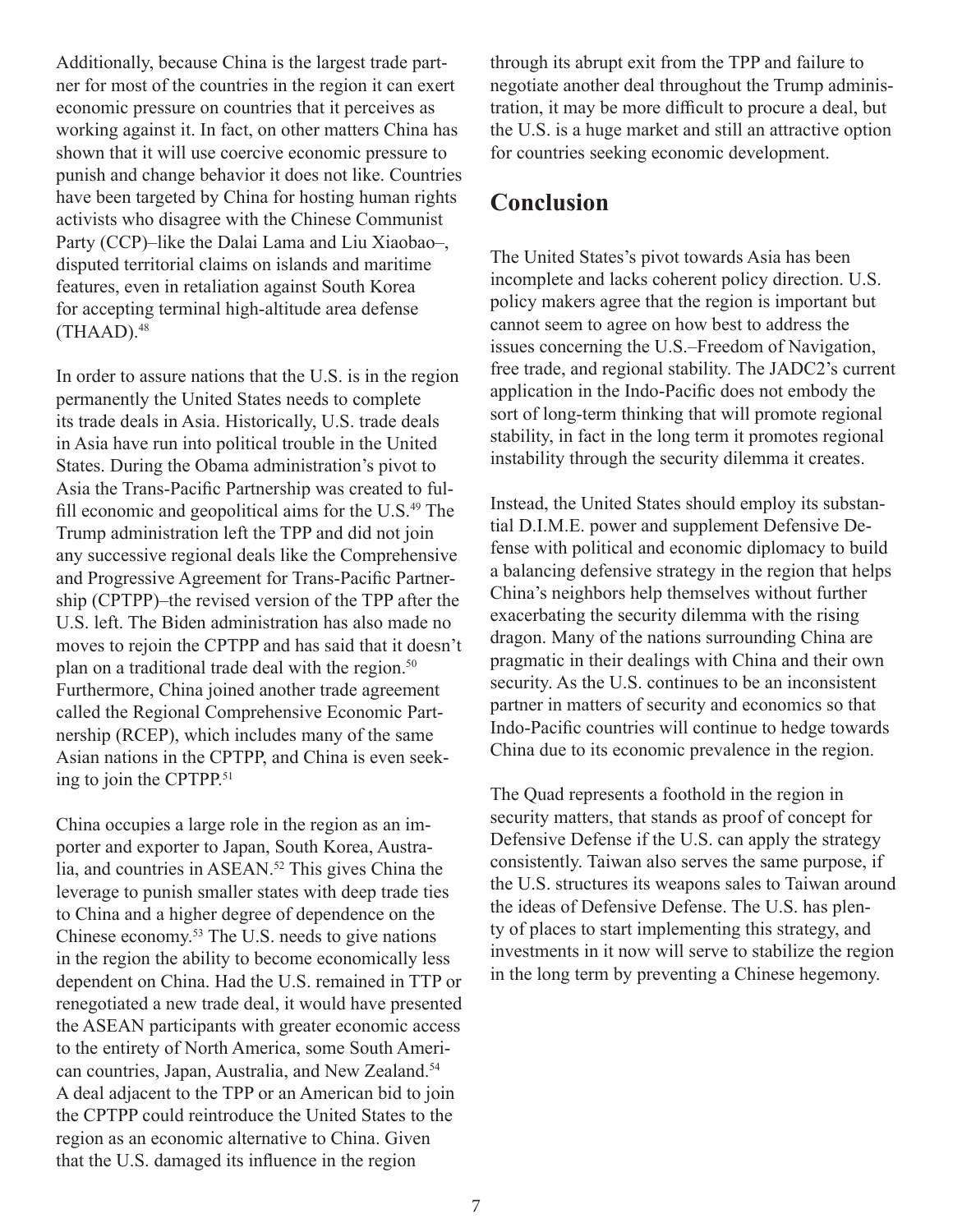## **Endnotes**

1 Premesha Saha. "From 'Pivot to Asia' to Trump's Aria: What Drives the US' Current Asia Policy?" Observer Research Foundation, February 24, 2020. https://www.orfonline.org/research/from-pivot-to-asia-to-trumps-aria-what-drivesthe-us-current-asia-policy-61556/.

2 Mohammed Haddad and Mohammed Hussein. "Infographic: History of US Interventions in the Past 70 Years."<br>Infographic News | Al Jazeera. Al Jazeera, September 10, 2021. https://www.aljazeera.com/news/2021/9/10/infograph-Infographic News | Al Jazeera. Al Jazeera, September 10, 2021. https://www.aljazeera.com/news/2021/9/10/infographic-us-military-presence-around-the-world-interactive.<br>3 Paul McLeary. "New US Concept Melds Air, Sea and Land

defensenews.com/home/2015/01/24/new-us-concept-melds-air-sea-and-land/.<br>4 Eugene Gholz, Benjamin Friedman, and Enea Gjoza. "Defensive Defense: A Better Way to Protect US Allies in Asia." The Washington Quarterly, Winter 2020. 171-189. https://doi.org/10.1080/0163660X.2019.1693103. 173. 5 Eugene Gholz, Benjamin Friedman, and Enea Gjoza. "Defensive Defense: A Better Way to Protect US Allies in

Asia." The Washington Quarterly, Winter 2020.

6 Congressional Research Service. "Joint All-Domain Command and Control (JADC2) - Congress." Congressional Research Service Reports. Library of Congress, July 1, 2021. https://crsreports.congress.gov/product/pdf/IF/IF11493. 1. 7 Congressional Research Service. "Joint All-Domain Command and Control (JADC2) - Congress." 2.

8 Eugene Gholz, Benjamin Friedman, and Enea Gjoza. "Defensive Defense: A Better Way to Protect US Allies in Asia." The Washington Quarterly, Winter 2020. 177-8.

9 Eugene Gholz, Benjamin Friedman, and Enea Gjoza. "Defensive Defense: A Better Way to Protect US Allies in Asia." The Washington Quarterly, Winter 2020. 174.

10 Eugene Gholz, Benjamin Friedman, and Enea Gjoza. "Defensive Defense: A Better Way to Protect US Allies in Asia." The Washington Quarterly, Winter 2020. 179.

11 Eugene Gholz, Benjamin Friedman, and Enea Gjoza. "Defensive Defense: A Better Way to Protect US Allies in Asia." The Washington Quarterly, Winter 2020. 178.

12 John J. Mearsheimer. "Numbers, Strategy, and the European Balance." International Security, Spring 1988. Vol. 12, No. 4. https://www.mearsheimer.com/wp-content/uploads/2019/07/A0011.pdf. 176.

13 Eugene Gholz, Benjamin Friedman, and Enea Gjoza. "Defensive Defense: A Better Way to Protect US Allies in Asia." The Washington Quarterly, Winter 2020. 173.

14 Ibid.

15 Andrew Eversden. "Army General: Missiles to 'Overwhelm" Adversary Must Be Requirement for JADC2." Breaking Defense, October 12, 2021. https://breakingdefense.com/2021/10/army-missile-capabilities-jadc2-requirement/.

16 Eugene Gholz, Benjamin Friedman, and Enea Gjoza. "Defensive Defense: A Better Way to Protect US Allies in Asia." The Washington Quarterly, Winter 2020. 173.

17 Ibid.

18 "A Free and Open Indo-Pacific - U.S. Department of State." state.gov. United States Department of State, November 4, 2019. https://www.state.gov/wp-content/uploads/2019/11/Free-and-Open-Indo-Pacific-4Nov2019.pdf. 5.

19 Derek Grossma. "Biden's Indo-Pacific Policy Blueprint Emerges." RAND Corporation, August 23, 2021. https:// www.rand.org/blog/2021/08/bidens-indo-pacific-policy-blueprint-emerges.html.

20 Elanor Freund. "Freedom of Navigation in the South China Sea: A Practical Guide." Belfer Center for Science and International Affairs. Harvard Kennedy School. June 2017. https://www.belfercenter.org/publication/freedom-naviga-<br>tion-south-china-sea-practical-guide.

21 Premesha Saha. "From 'Pivot to Asia' to Trump's Aria: What Drives the US' Current Asia Policy?" https://www. orfonline.org/research/from-pivot-to-asia-to-trumps-aria-what-drives-the-us-current-asia-policy-61556/.

22 Premesha Saha. "From 'Pivot to Asia' to Trump's Aria: What Drives the US' Current Asia Policy?"<br>23 Jennifer Jett. "China Wants the World to Know It's 'Not Going to Get Pushed around' on Taiwan."

23 Jennifer Jett. "China Wants the World to Know It's 'Not Going to Get Pushed around' on Taiwan."

24 Sean Mirski. "The South China Sea Dispute." *Lawfare.*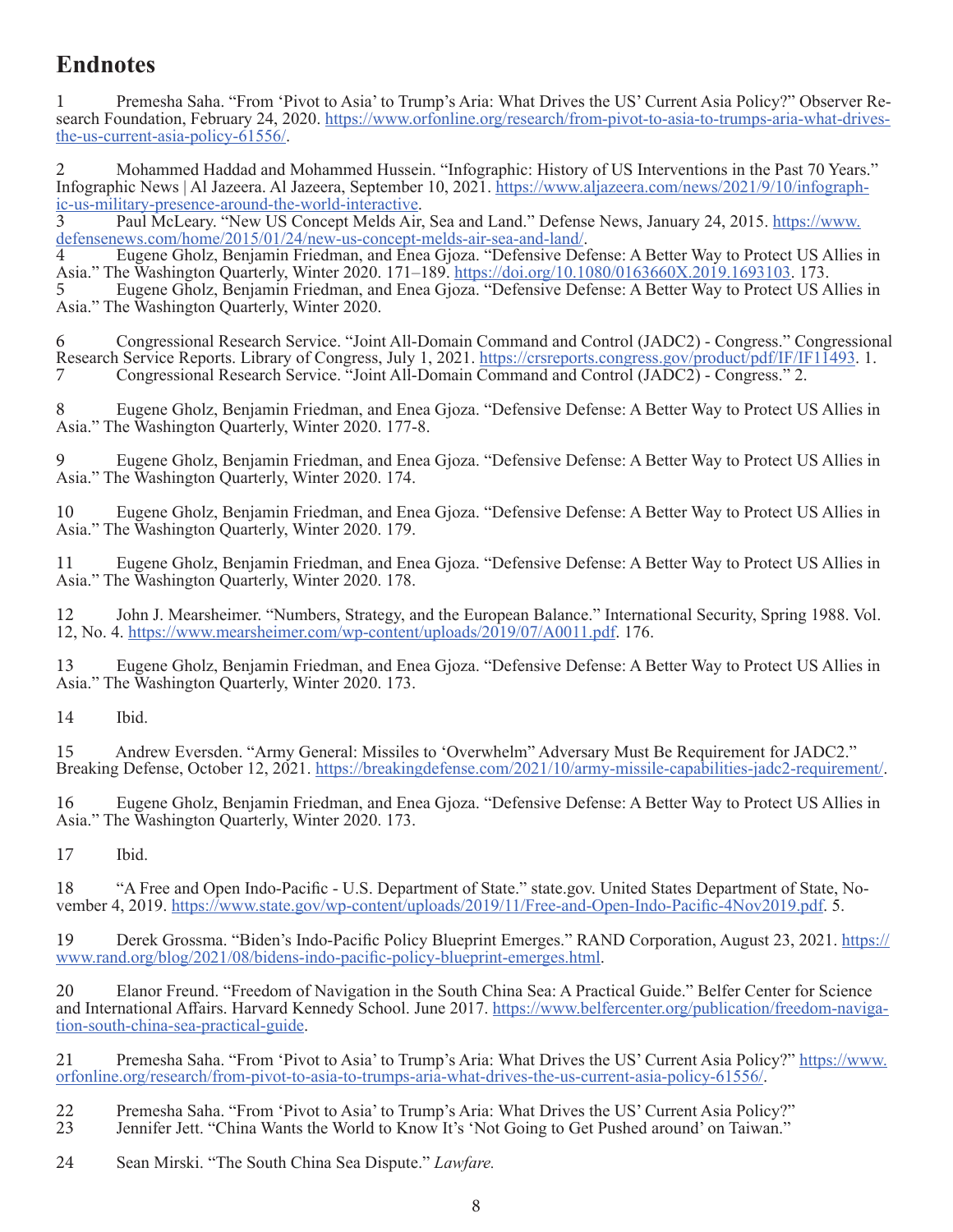25 Shashank Bengali and Vo Kieu Bao Uyen. "Sunken Boats. Stolen Gear. Fishermen are Prey as Chinna Conquers a Strategic Sea." Los Angeles Times, Nov. 12, 2020. https://www.latimes.com/world-nation/story/2020-11-12/china-attacksfishing-boats-in-conquest-of-south-china-sea.

26 Paul Haenle and Lucas Tcheyan. "How the World is Responding to A Changing China." Carnegie Endowment for International Peace, June 10, 2020. https://carnegieendowment.org/2020/06/10/how-world-is-responding-to-changing-chi- na-pub-82039.

27 Chris Buckley, and Damien Cave. "Australia Took on China. Did It Get It Right?" The New York Times.

28 Jeffrey Wilson. "Australia Shows the World What Decoupling from China Looks Like." Foreign Policy, November 9, 2021. https://foreignpolicy.com/2021/11/09/australia-china-decoupling-trade-sanctions-coronavirus-geopolitics/.

<sup>29</sup> Global Conflict Tracker. "Tensions in the East China Sea | Global Conflict Tracker." Council on Foreign Rela- tions.

30 Simon Denyer. "Japan Builds an Island 'Wall' to Counter China's Intensifying Military, Territorial Incursions." The Washington Post.

31 Chris Buckley, and Damien Cave. "Australia Took on China. Did It Get It Right?" The New York Times.

32 Michael Clark. "The AUKUS Nuclear Submarine Deal: Unanswered Questions for Australia." The Diplomat, September 20, 2021. https://thediplomat.com/2021/09/the-aukus-nuclear-submarine-deal-unanswered-questions-for-australia/ $\#! \#$  top.

33 Al Jazeera. "India, China Army Talks to Defuse Border Tensions Fail." Border Disputes News.

34 Sheila A. Smith. "The Quad in the Indo-Pacific: What to Know." May 27, 2021. Council on Foreign Relations. https://www.cfr.org/in-brief/quad-indo-pacific-what-know.

35 Daniel Workman. "China's Top Trading Partners." China's Top Trading Partners 2020, 2021.

36 Chris Buckley, and Damien Cave. "Australia Took on China. Did It Get It Right?"

37 John Ruwitch. "Would the U.S. Defend Taiwan if China Invades? Biden Said Yes. But It's Complicated." National Public Radio | NPR. NPR.org, October 28, 2021. https://www.npr.org/2021/10/28/1048513474/biden-us-taiwan-china.

38 Sidharth Kaushal. 'U.S. Weapons Sales to Taiwan: Uphold the Porcupine Strategy." Royal United Services Institute, December 8, 2020. https://rusi.org/explore-our-research/publications/commentary/us-weapons-sales-taiwan-u

39 The ASEAN Secretariat. "ASEAN Statistical Yearbook 2020." 65. Table 5.12 & Table 5.13.

40 Ethan Kim Lieser. "How Much Oil and Gas Is Contained in the South China Sea. " The National Interest, Febru-<br>ary 22, 2021. https://nationalinterest.org/blog/buzz/how-much-oil-and-gas-contained-south-china-sea-178587.

41 Shashank Bengali and Vo Kieu Bao Uyen. "Sunken Boats. Stolen Gear. Fishermen are Prey as China Conquers a Strategic Sea."

42 Shashank Bengali and Vo Kieu Bao Uyen. "Sunken Boats. Stolen Gear. Fishermen are Prey as China Conquers a Strategic Sea."

43 David C. Kang. "David Kang: Understanding Asia." Charles Koch Foundation, November 8, 2018. https:// charleskochfoundation.org/stories/david-kang/.

44 Michael Peck. "South China Sea Drama: One Nation is Building Up Its Military Because of It (Not China)." The National Interest, June 23, 2018. https://nationalinterest.org/blog/the-buzz/south-china-sea-drama-one-nation-building-itsmilitary-26383.

45 Michael Peck. "South China Sea Drama: One Nation is Building Up Its Military Because of It (Not China)."

46 Alex Vuving. "Force Buildup in the South China Sea: The Myth of an Arms Race." Asia Maritime Transparency Initiative.